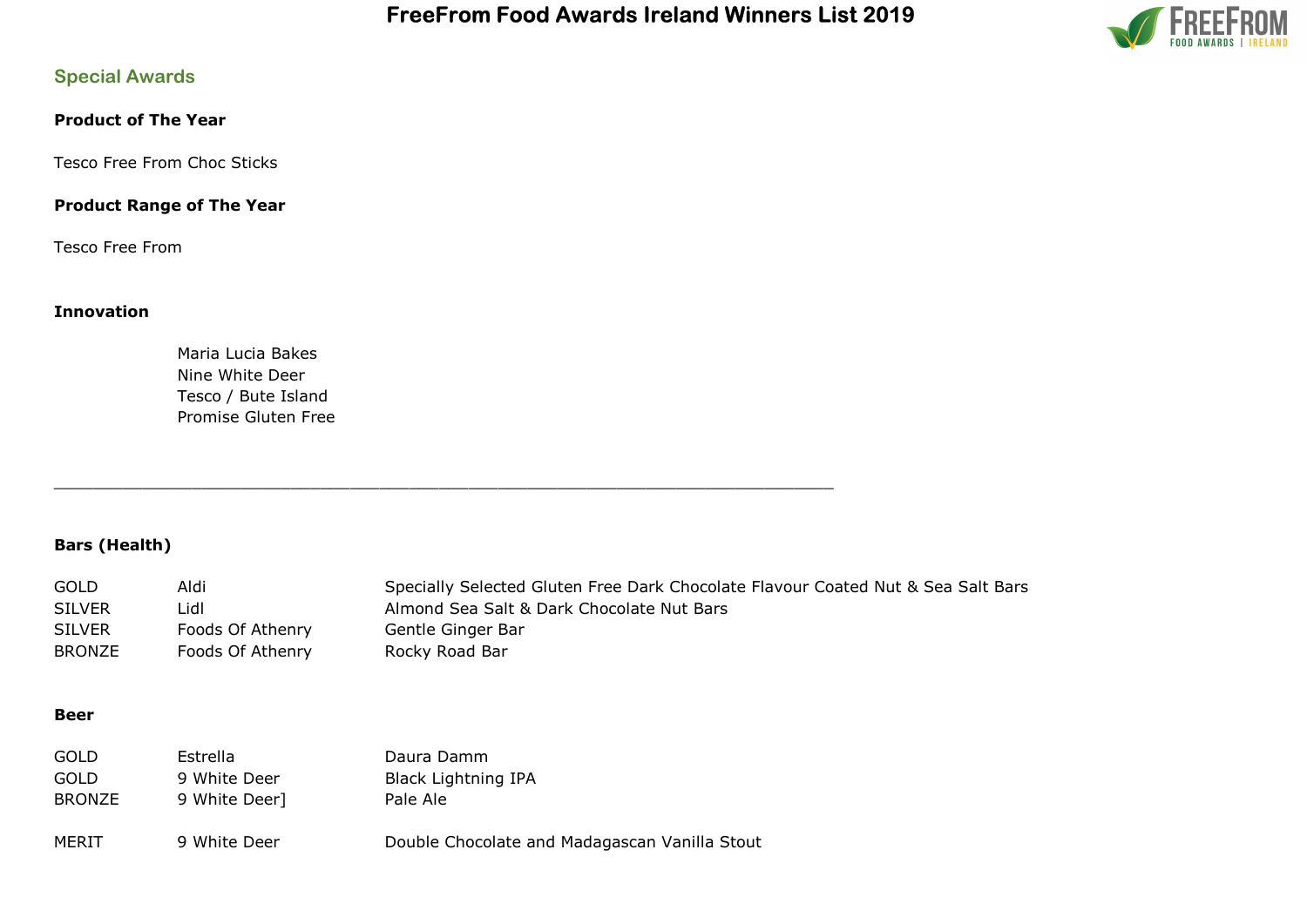#### Biscuits & Cookies



### Breads (Sliced & Loaf)

| <b>GOLD</b>   | Promise Gluten Free | Bake In Store Rustic White Sour Dough |
|---------------|---------------------|---------------------------------------|
| <b>SILVER</b> | JC Stewart          | Gluten Free Soda Bread Loaf           |
| <b>BRONZE</b> | Promise Gluten Free | Brioche Soft Loaf                     |
| BRONZE        | Lakelands Bakery    | Gluten Free Brown Oat Bread           |
|               |                     |                                       |
| MERIT         | <b>B</b> free       | Bfree Sweet Potato Loaf               |

### Bread Products (Baps, Bagels, Baguettes & Rolls)

| GOLD          | Aldi          | Foodie Market Free From Multiseed Thins |
|---------------|---------------|-----------------------------------------|
| <b>SILVER</b> | Genius        | Plain Wrap                              |
| <b>BRONZE</b> | <b>Kelkin</b> | White Roll                              |
| MERIT         | Juvela        | White Roll                              |

#### Breakfast Products (Non Cereal)

| <b>GOLD</b>   | Aldi       | Foodie Market Free From Irish Pork Sausages |
|---------------|------------|---------------------------------------------|
| <b>SILVER</b> | Hodgins    | Gluten Free Black Pudding                   |
| <b>SILVER</b> | Hodgins    | Gluten Free White Pudding                   |
| BRONZE        | Clonakilty | Gluten Free Sausage                         |

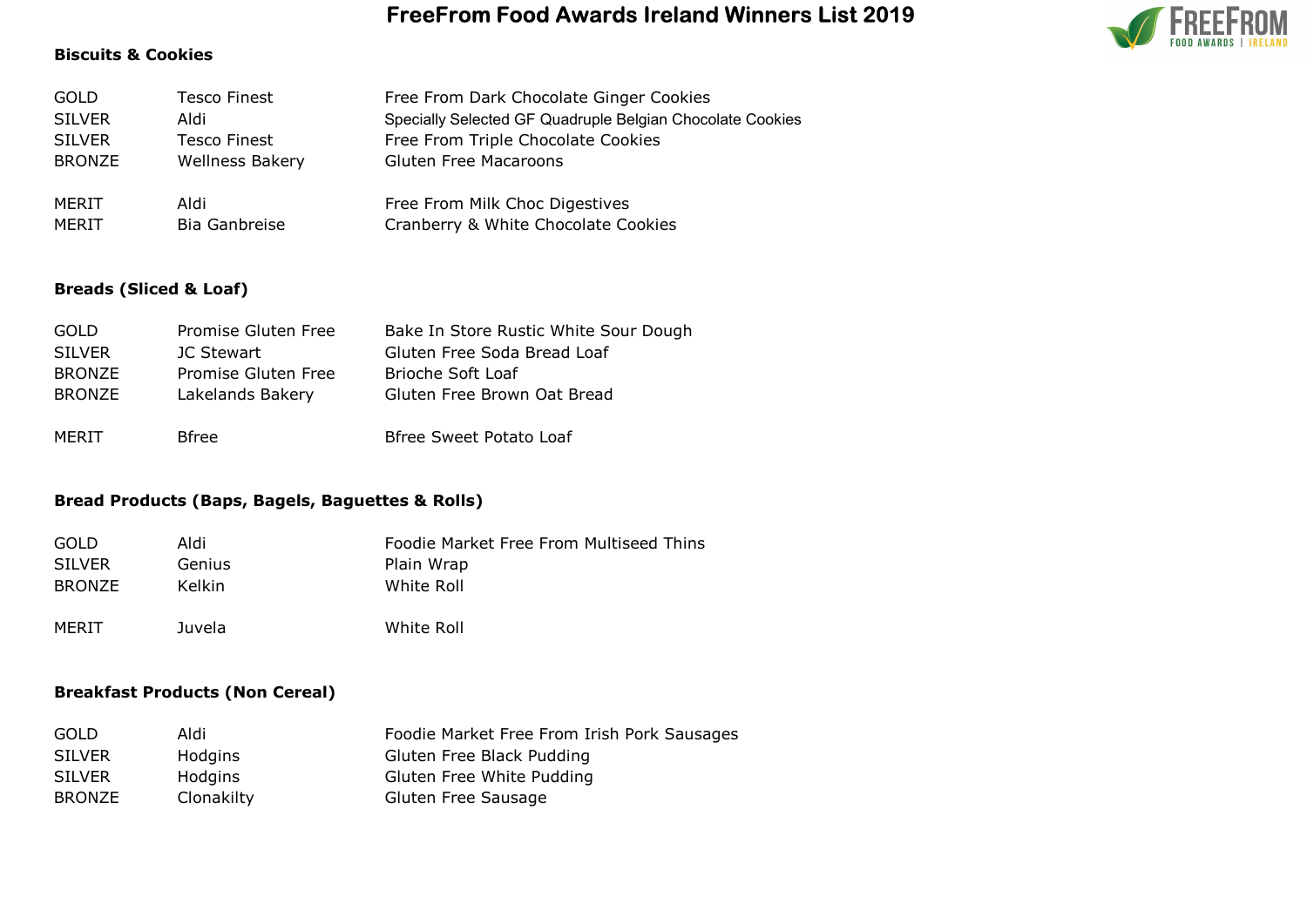### Breakfast Products (Cereals)

| <b>GOLD</b>   | Homespun Foods  | Quinoa Crunch with Pecan & Cranberry            |
|---------------|-----------------|-------------------------------------------------|
| <b>GOLD</b>   | Homespun Foods  | Quinoa Crunch with Goji Berry, Cashew & Coconut |
| <b>SILVER</b> | Tesco Free From | <b>Bran Flakes</b>                              |
| <b>BRONZE</b> | Tesco Free From | Berry Granola                                   |
| MERIT         | iblA            | Kavanagh's Gluten Free Organic Porridge Oats    |
| MERIT         | Tesco Free From | Pure Oat Fruit Muesli                           |

## Beverages Non Alcohol

| <b>GOLD</b>   | The Juice Works | Green Cleanse     |
|---------------|-----------------|-------------------|
| <b>SILVER</b> | aldi            | Lactose Free Milk |
| <b>BRONZE</b> | Tesco Free From | Lactose Free Milk |
| MERIT         | Lidl            | Lactose Free Milk |
| MFRIT         | Tesco           | Soya Sweetened    |

# Cakes (Artisan)

| Wildberry Bakery   | Gluten Free Carrot & Walnut Cake       |
|--------------------|----------------------------------------|
| Wildberry Bakery   | Gluten Free Orange & Almond Cake       |
| Rosaleen's Kitchen | Gluten Free Apple & Cinnamon Cake      |
| Wildberry Bakery   | Gluten Free Chocolate & Raspberry Cake |
|                    |                                        |

### Cakes

| GOLD          | iblA            | Foodie Market Free From Madeira Cake |
|---------------|-----------------|--------------------------------------|
| <b>SILVER</b> | Aldi            | Foodie Market Free From Coffee Cake  |
| <b>BRONZE</b> | Bia Ganbreise   | Bia's Brownies                       |
| MERIT         | Tesco Free From | Vanilla Cupcakes                     |
| MERIT         | Lidl            | <b>Iced Queens</b>                   |

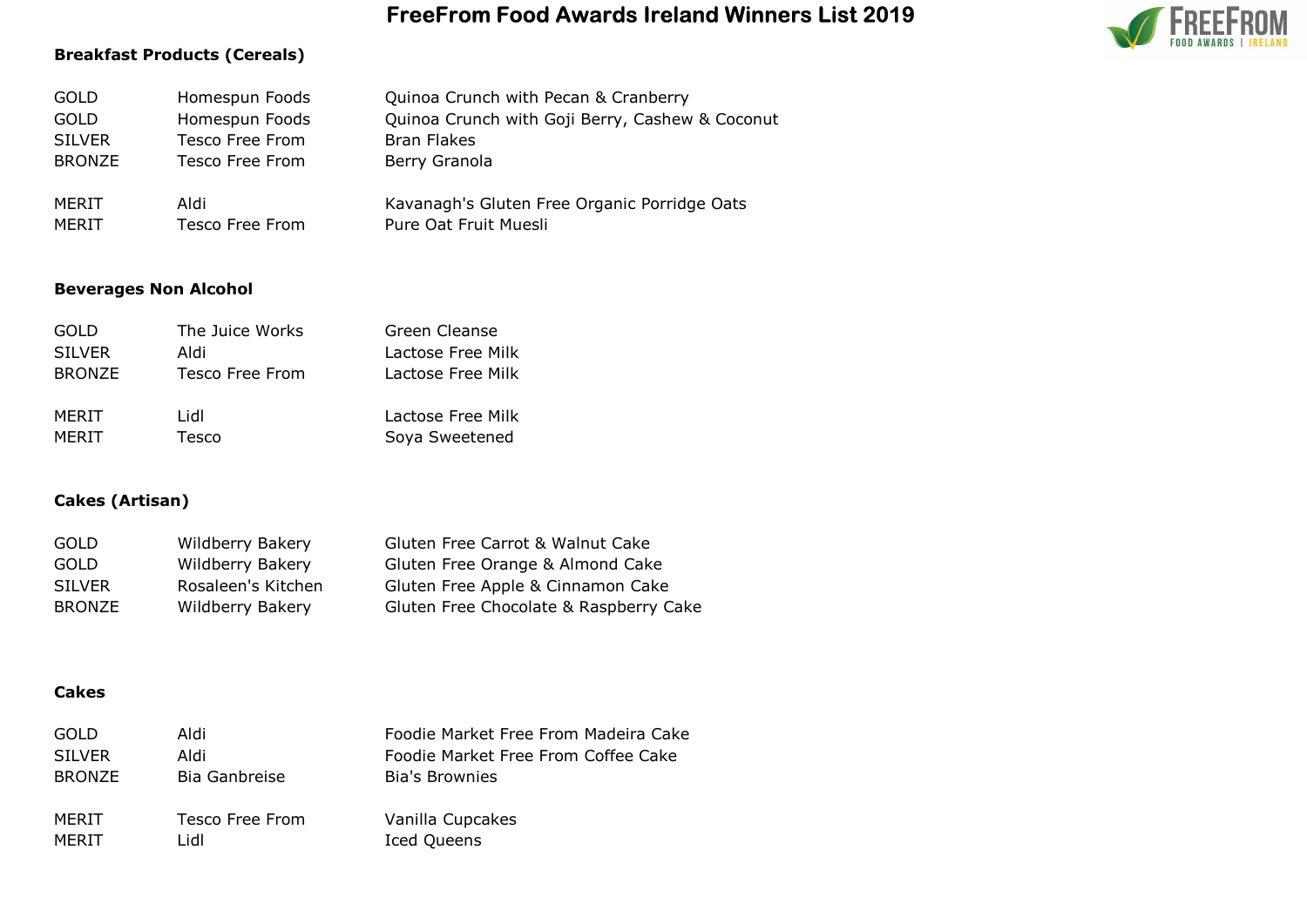

## Cake Mixes

| <b>GOLD</b>   | Tesco Free From  | Vanilla Sponge Mix           |
|---------------|------------------|------------------------------|
| <b>SILVER</b> | Lakelands Bakery | Cake & Muffin Mix            |
| <b>BRONZE</b> | Juvela           | <b>Gluten Free White Mix</b> |

## Catering Products / Food Service

| <b>GOLD</b>   | Taste Of Goodness | Tomato Sauce                            |
|---------------|-------------------|-----------------------------------------|
| <b>SILVER</b> | Peppup Sauce      | Flame Roasted Red Peppers & Basil Sauce |
| <b>SILVER</b> | Natures Oils      | Mayonaise                               |

## Confectionery (Sweets)

| GOLD          | Dunnes Stores | Simply Better Almond & Pistachio Nougat         |
|---------------|---------------|-------------------------------------------------|
| <b>SILVER</b> | Dunnes Stores | Simply Better Coconut Raspberry & Orange Nougat |
| <b>BRONZE</b> | Aldi          | Dominion Sugar Free Blackcurrant Liquorice      |
| <b>BRONZE</b> | Aldi          | Dominion Sugar Free Rhubarb & Custard           |

## Confectionery (Chocolate)

| <b>GOLD</b>   | Aldi            | Roisin's Valencia Orange Dark Chocolate |
|---------------|-----------------|-----------------------------------------|
| <b>SILVER</b> | Aldi            | Roisin's Raspberry Crisp Milk Chocolate |
| <b>BRONZE</b> | Tesco Free From | <b>Giant Choc Buttons</b>               |

### Crackers & Crispbreads

| <b>GOLD</b>   | Foods Of Athenry | <b>Gluten Free Multiseed Toasts</b>     |
|---------------|------------------|-----------------------------------------|
| <b>GOLD</b>   | Foods Of Athenry | Gluten Free Cranberry & Hazelnut Toasts |
| <b>SILVER</b> | Tesco Free From  | <b>Plain Crackers</b>                   |
| <b>BRONZE</b> | Juvela           | Gluten Free Crispbread                  |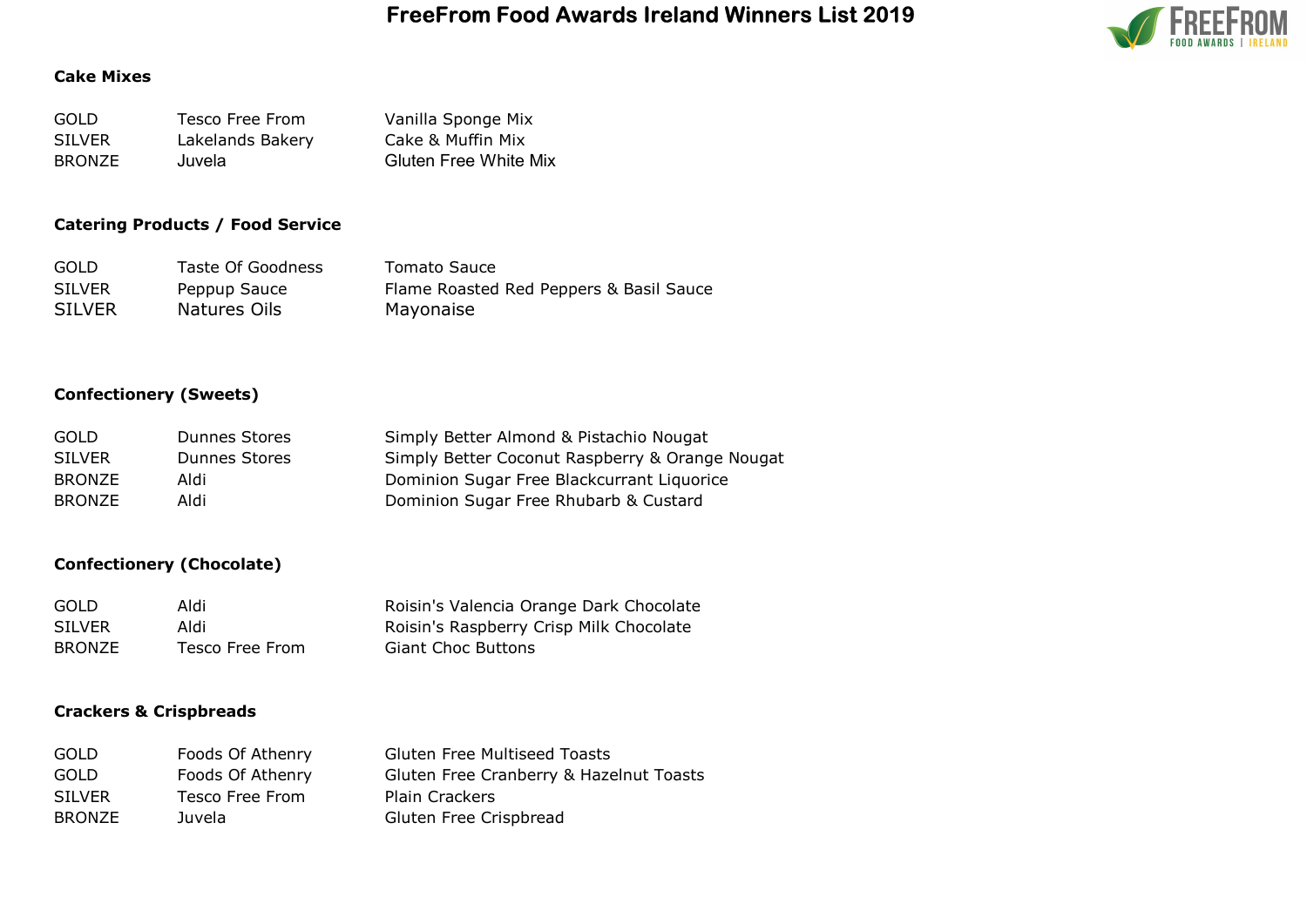

# Crisps

| GOLD.<br><b>SILVER</b><br><b>BRONZE</b> | O' Donnells<br>O' Donnells<br>O' Donnells           | Mature Irish Cheese & Red Onion Crisps<br>Ballymaloe Relish & Cheddar Cheese Crisps<br>Irish Sea Salt Crisps |
|-----------------------------------------|-----------------------------------------------------|--------------------------------------------------------------------------------------------------------------|
| MERIT                                   | O' Donnells                                         | <b>Hickory Barbeque Crisps</b>                                                                               |
| <b>Desserts &amp; Puddings</b>          |                                                     |                                                                                                              |
| GOLD.<br><b>SILVER</b><br><b>BRONZE</b> | Tesco Free From<br>Dunnes Stores<br>Tesco Free From | Choc Sticks<br>Chocolate & Caramel Iced Dessert<br>Toffee & Vanilla Cones                                    |
| MERIT                                   | Tesco Free From                                     | <b>Assorted Fruit Splits</b>                                                                                 |
| <b>Fish Products</b>                    |                                                     |                                                                                                              |

| <b>GOLD</b>   | Supervalu       | Gluten Free Cod Fish Cakes            |
|---------------|-----------------|---------------------------------------|
| <b>SILVER</b> | Tesco Free From | Crispy Breaded Haddock Fillet Goujons |
| <b>BRONZE</b> | Rule Of Crumb   | Gluten Free Fish Cakes                |

# Kids Choice

| GOLD          | Mash Direct | Potato Croquette                                                  |
|---------------|-------------|-------------------------------------------------------------------|
| GOLD          | Aldi        | The Gastro Range Breaded Chicken Fillet Goujons                   |
| <b>SILVER</b> | Aldi        | The Gastro Range Quinoa & Herb Crust Breaded Turkey Fillet Burger |
| <b>SILVER</b> | Rosie & Jim | Chicken Burger                                                    |
| <b>BRONZE</b> | Aldi        | The Gastro Range Southern Fried Chicken Fillets                   |

# Long Life

| -GOLD  | Juvela | Part Baked Fibre Roll  |
|--------|--------|------------------------|
| SILVER | Juvela | Part Baked White Rolls |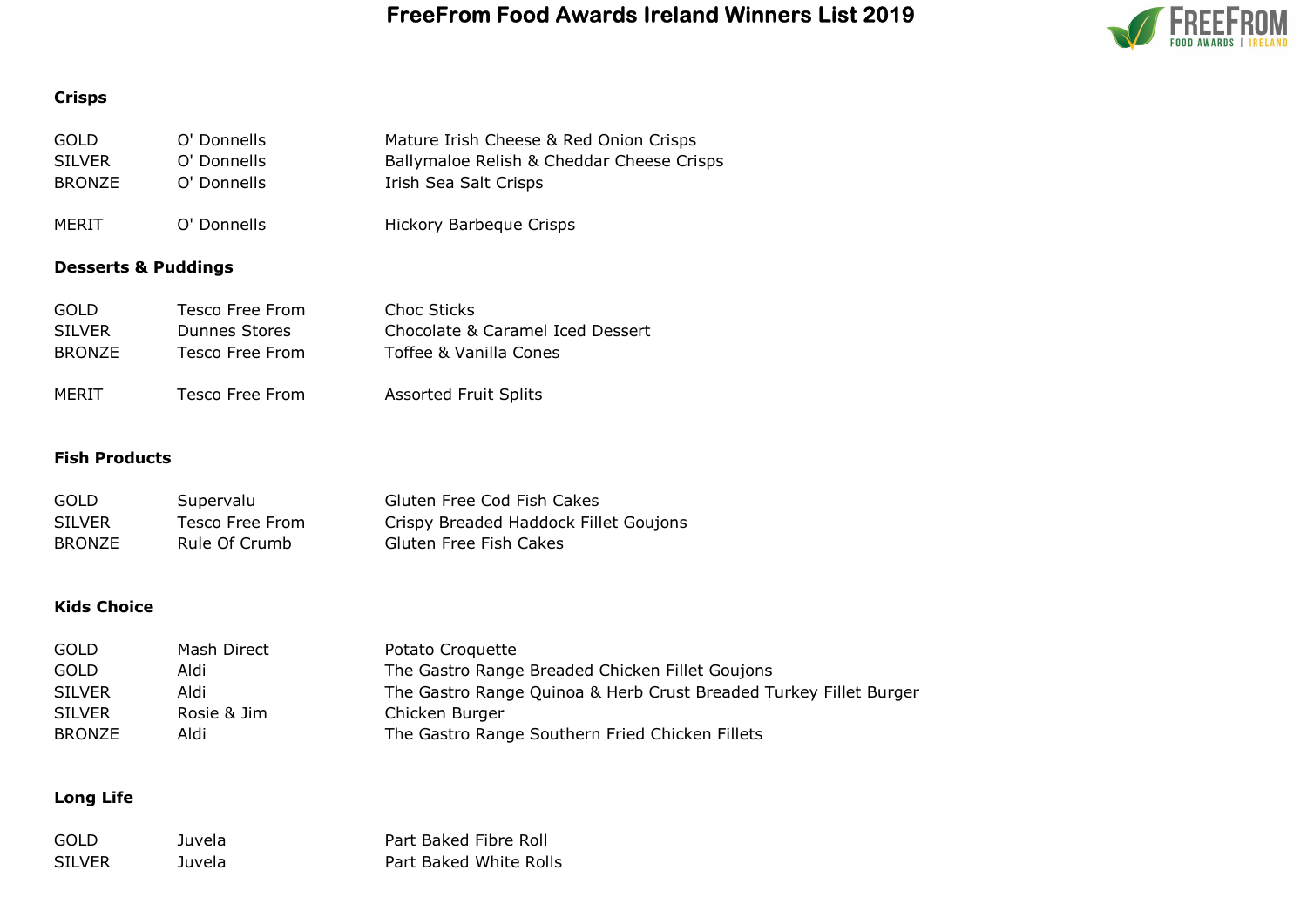

| <b>BRONZE</b> | Juvela | White Bread Roll |
|---------------|--------|------------------|
|               |        |                  |

MERIT Tesco Almond Sweetened

## Meat Free (Alternatives)

| <b>GOLD</b>   | Tesco Wicked Kitchen | Naked Burrito       |
|---------------|----------------------|---------------------|
| <b>SILVER</b> | Vadapow              | Sweet Potato Burger |
| <b>BRONZE</b> | Tesco Vegetarian     | Spicy Bean Burgers  |

# Meats Products (Beef & Lamb)

| <b>GOLD</b>   | Supervalu | Signature Taste Gluten Free Lamb Burgers               |
|---------------|-----------|--------------------------------------------------------|
| <b>SILVER</b> | Supervalu | Gluten Free Italian Meat Loaf                          |
| <b>SILVER</b> | Supervalu | Signature Taste Gluten Free Hereford Beef Steak Burger |

### Meat Products (Sausages)

| <b>GOLD</b>   | Hodgins              | <b>Gluten Free Sausages</b>                |
|---------------|----------------------|--------------------------------------------|
| <b>SILVER</b> | Mallons              | Gluten Free Low Fat Leek & Pepper Sausages |
| <b>SILVER</b> | Mallons              | Gluten Free Garlic & Herb Sausages         |
| <b>BRONZE</b> | <b>Mallons</b>       | <b>Gluten Free Turkey Sausages</b>         |
| <b>MERIT</b>  | <b>Dunnes Stores</b> | Gluten Free Sausage Meat                   |

## On The Go

| <b>GOLD</b>   | Freshways         | Vegan Bombay Bhaji Wrap |
|---------------|-------------------|-------------------------|
| <b>SILVER</b> | Maria Lucia Bakes | OatFree Porridge Pots   |
| BRONZE        | Aldi              | Sweet Potato Pakora     |

### Parents Choice

| <b>GOLD</b>   | iblA            | The Gastro Range Battered Chicken Fillet Chunks |
|---------------|-----------------|-------------------------------------------------|
| <b>SILVER</b> | Rosie & Jim     | <b>Turkey Burgers</b>                           |
| <b>SILVER</b> | Rosie & Jim     | Chicken Burgers                                 |
| <b>BRONZE</b> | Tesco Free From | Banana & Apricot                                |
|               |                 |                                                 |
| MERIT         | Dan & Monstro   | Pasta Sauce                                     |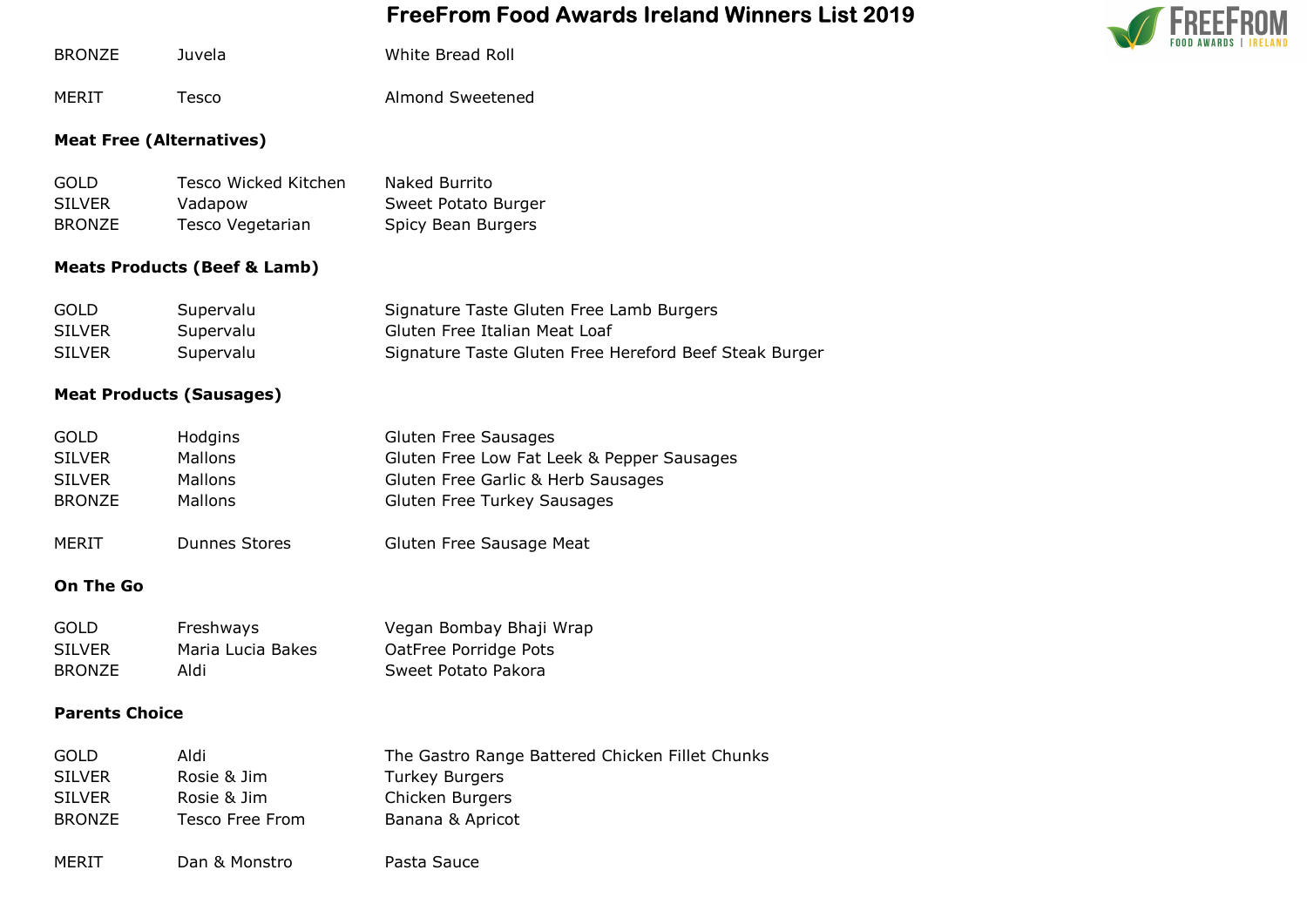

# Poultry & Game

| GOLD          | Rule Of Crumb   | Chicken Katsu Curry Fillet         |
|---------------|-----------------|------------------------------------|
| <b>SILVER</b> | Rosie & Jim     | <b>Turkey Burger</b>               |
| <b>BRONZE</b> | Tesco Free From | Garlic Chicken Kiev                |
| <b>BRONZE</b> | Supervalu       | <b>Gluten Free Breaded Fillets</b> |

#### Pasta

| <b>GOLD</b>   | <b>Insanely Good</b> | Pasta Sauce                          |
|---------------|----------------------|--------------------------------------|
| GOLD          | Tesco                | Gluten Free Red Lentil Fusilli Pasta |
| <b>SILVER</b> | Tesco Free From      | Lasagne Sheets                       |
| <b>BRONZE</b> | Tesco Free From      | Penne Pasta                          |
|               |                      |                                      |
| MERIT         | Lidl                 | Gluten Free Spaghetti                |

## Pizza (Pizza Products)

| <b>GOLD</b>   | Dunnes Stores   | Gluten Free Stone Baked Mozzerella & Slow Roasted Tomatoes |
|---------------|-----------------|------------------------------------------------------------|
| <b>SILVER</b> | Lidl            | Free From Margherita Pizza                                 |
| <b>SILVER</b> | Tesco Free From | Chicken & Caramelised Onion Pizza                          |
| <b>BRONZE</b> | Dunnes Stores   | Free From Stone Baked Vegan Mediterranean Vegetables       |

### Raw & Superfoods

| <b>GOLD</b>   | Good 4 U                  | Protein Salt & Pepper Super Shots     |
|---------------|---------------------------|---------------------------------------|
| <b>SILVER</b> | Quinola Mothergrain       | Express Quinoa Wholegrain Pilau Style |
| <b>BRONZE</b> | Good 4 U                  | Protein Tandoori Crunch Super Shots   |
| <b>BRONZE</b> | <b>Absolute Nutrition</b> | Rawlo                                 |
|               |                           |                                       |
| MERIT         | The Juice Works           | Zinger                                |
| MERIT         | <b>Absolute Nutrition</b> | Power Slice                           |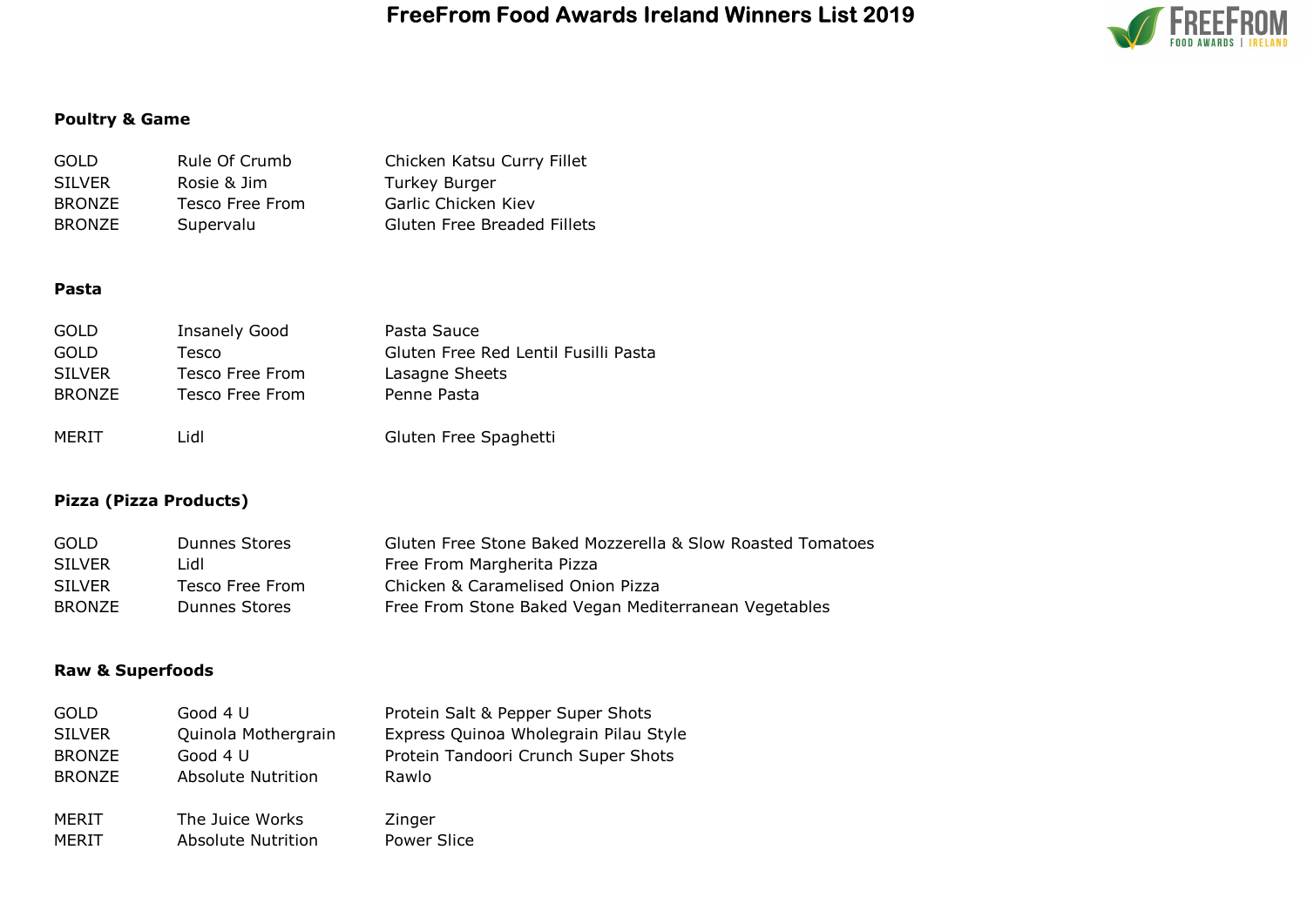

## Ready To Cook

| <b>GOLD</b>   | Bia Gianbriese       | Cranberry & White Chocolate Cookie Dough                              |
|---------------|----------------------|-----------------------------------------------------------------------|
| <b>GOLD</b>   | Mash Direct          | Beer Battered Onion Rings                                             |
| <b>SILVER</b> | The Farmers Daughter | Irish Steak Burgers with Caramelised Red Onion & Irish Cheddar Cheese |
| <b>SILVER</b> | Dan & Monstro        | Homemade Curry Sauce                                                  |
| <b>BRONZE</b> | Mash Direct          | Crispy Vegetable Bakes                                                |

## Rice & Corn Cakes

| <b>GOLD</b>   | Supervalu           | Dark Chocolate Rice Cakes          |
|---------------|---------------------|------------------------------------|
| <b>SILVER</b> | Quinola Mothergrain | Pulses & Quinoa Cakes              |
| <b>BRONZE</b> | Supervalu           | Salt & Vinegar Rice Cakes          |
| MERIT         | Kelkin              | Mini Yoghurt Rice Cakes Snack Pack |

## Sauces (Cooking)

| <b>GOLD</b>   | <b>Taste Of Goodness</b> | <b>BBQ Sauce</b>    |
|---------------|--------------------------|---------------------|
| <b>SILVER</b> | <b>Dunnes Stores</b>     | Pepper Sauce        |
| <b>SILVER</b> | <b>Tesco Free From</b>   | Korma Cooking Sauce |
| <b>BRONZE</b> | Taste Of Goodness        | Sweet Chilli        |
|               |                          |                     |
| MERIT         | Tesco Free From          | Red Pesto           |
| MERIT         | <b>Dunnes Stores</b>     | <b>Turkey Gravy</b> |

### Sauces (Pour Over)

| <b>GOLD</b>   | Taste Of Goodness | Southwest Sauce        |
|---------------|-------------------|------------------------|
| <b>SILVER</b> | Taste Of Goodness | Cajun Sauce            |
| <b>BRONZE</b> | Natures Oils      | Easy Serve Brown Sauce |

## Seasonal

| GOLD          | Rosaleen's Kitchen   | <b>Gluten Free Mince Pies</b> |
|---------------|----------------------|-------------------------------|
| <b>SILVER</b> | <b>Dunnes Stores</b> | Sage & Onion Stuffing         |
| <b>BRONZE</b> | Lakelands Bakery     | Gluten Free Christmas Cake    |
| MERIT         | Moo Free             | Honey Comb Easter Egg         |